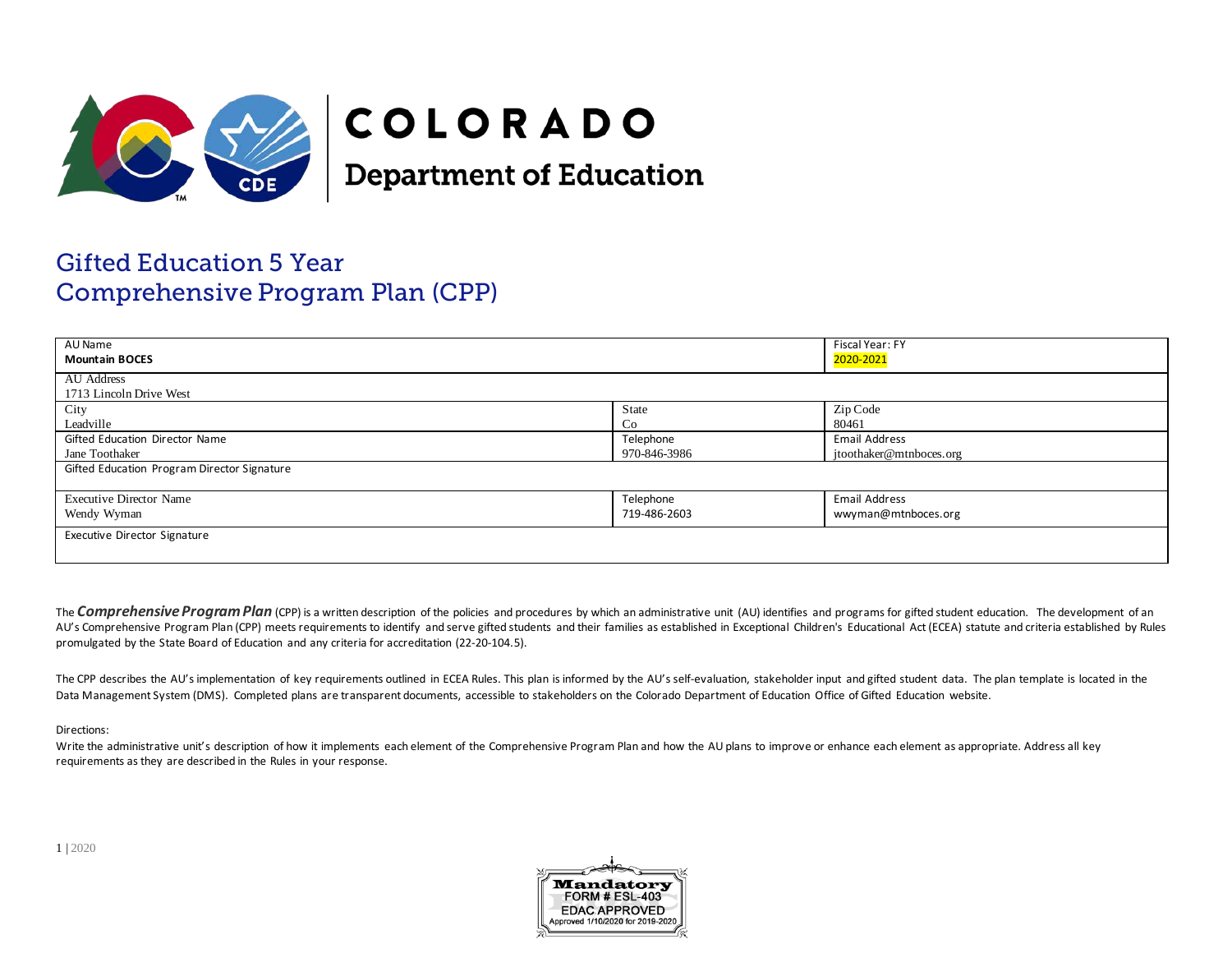| Complemensive Program Plan   CPP                                                                                                                                                                                                                                                                                                                                                                                                                                                                                                                                                                                                                                                                                                                                                                                                                                                                                                                                                                                                                             |                                                                                                                                                                                                                                                                                                                                                                                                                                                                                                                                                                                                                                                                                                                                                                                                                                                                                                                                                                                                                                                                                                                                                                                                                                                                                                                                                                                                                                                                                                                                                                                                                                                                                                                                                                                                                                                                                                                                                                                                                                                              |                                                                                                                                                                                                                                                                                                                                                                                                                                                                                                                                                                                           |
|--------------------------------------------------------------------------------------------------------------------------------------------------------------------------------------------------------------------------------------------------------------------------------------------------------------------------------------------------------------------------------------------------------------------------------------------------------------------------------------------------------------------------------------------------------------------------------------------------------------------------------------------------------------------------------------------------------------------------------------------------------------------------------------------------------------------------------------------------------------------------------------------------------------------------------------------------------------------------------------------------------------------------------------------------------------|--------------------------------------------------------------------------------------------------------------------------------------------------------------------------------------------------------------------------------------------------------------------------------------------------------------------------------------------------------------------------------------------------------------------------------------------------------------------------------------------------------------------------------------------------------------------------------------------------------------------------------------------------------------------------------------------------------------------------------------------------------------------------------------------------------------------------------------------------------------------------------------------------------------------------------------------------------------------------------------------------------------------------------------------------------------------------------------------------------------------------------------------------------------------------------------------------------------------------------------------------------------------------------------------------------------------------------------------------------------------------------------------------------------------------------------------------------------------------------------------------------------------------------------------------------------------------------------------------------------------------------------------------------------------------------------------------------------------------------------------------------------------------------------------------------------------------------------------------------------------------------------------------------------------------------------------------------------------------------------------------------------------------------------------------------------|-------------------------------------------------------------------------------------------------------------------------------------------------------------------------------------------------------------------------------------------------------------------------------------------------------------------------------------------------------------------------------------------------------------------------------------------------------------------------------------------------------------------------------------------------------------------------------------------|
| <b>Exceptional Children's Education Act Program Element</b>                                                                                                                                                                                                                                                                                                                                                                                                                                                                                                                                                                                                                                                                                                                                                                                                                                                                                                                                                                                                  | Please describe how the element is currently<br>implemented in the AU. Address every article of law<br>in each element.                                                                                                                                                                                                                                                                                                                                                                                                                                                                                                                                                                                                                                                                                                                                                                                                                                                                                                                                                                                                                                                                                                                                                                                                                                                                                                                                                                                                                                                                                                                                                                                                                                                                                                                                                                                                                                                                                                                                      | If the AU plans to shift practices over the next<br>five years, use the following to explain:<br>Describe the specific action steps (activities,<br>٠<br>strategies) the AU will take<br>Identify the data, policies and procedures,<br>$\bullet$<br>and/or research that supports the specific<br>steps that were selected<br>Identify who is responsible for implementing<br>$\bullet$<br>these actions steps<br>Provide a timeline for implementation with<br>$\bullet$<br>specific benchmarks and dates<br>Identify the measures used to assess the<br>success of the proposed action |
| Procedures for Parent, Family, and Student Engagement 12.02(2)(a)<br>$12.02(2)(a)(i)$ The program plan shall describe how the AU implements parent, family, and student<br>engagement and communication with regard to gifted education programs that include, but are not<br>limited to: how parents are informed about access to identification procedures; ways to educate<br>parents and families about giftedness or parenting gifted students; information about involvement and<br>progress reporting; what programming options are available to match student strengths and challenges;<br>information about concurrent enrollment; how to be involved in college and career planning; primary<br>languages in the AU, and ways parents and families may participate in the school community.<br>12.02(2)(a)(ii) In multi-district AUs and BOCES, methods of engagement and communication may vary<br>based upon individual district procedures, but each district must have a plan for parent, family, and<br>student communication and engagement. | Mountain BOCES districts have implemented a variety<br>of tools for communicating information about gifted<br>services to their stakeholders (administrators, parents,<br>teachers, community members). Formats such as web<br>pages, brochures, booklets, blogs, newsletters, and<br>meetings are available in many districts. Some districts<br>have materials available in Spanish, and many of these<br>materials are parent specific, providing resources for<br>parenting gifted children. Resources for parenting<br>gifted children are provided via school websites in<br>some districts.<br>It is also important to engage parents in their child's<br>education, so when students are identified, parents<br>are included in creating the ALP and progress<br>reporting. During parent teacher conferences, parents<br>are given progress reports and encouraged to give<br>input. Gifted and talented services are provided to<br>identified students depending on their individual<br>needs, strengths and challenges. Information on<br>concurrent enrollment is provided to all parents<br>through information sent home at the beginning of<br>each school year in high school, with the counselor<br>making recommendation for scheduling, based on<br>their area of strengths in their ALPs and their<br>interests. In some districts college and career<br>planning is already taking place through counseling<br>services and career research within classes, and in<br>other districts this will be a target over the next couple<br>of years. Parents are invited to participate in the<br>school community through volunteering, advisory<br>committees, sporting events, etc. through information<br>sent home to parents, website information, and all-<br>calls home. Mountain BOCES maintains a website that<br>contains current information related to programming,<br>identification, and other gifted education processes<br>and this website is linked to each of the member<br>districts and their gifted information pages. |                                                                                                                                                                                                                                                                                                                                                                                                                                                                                                                                                                                           |
|                                                                                                                                                                                                                                                                                                                                                                                                                                                                                                                                                                                                                                                                                                                                                                                                                                                                                                                                                                                                                                                              |                                                                                                                                                                                                                                                                                                                                                                                                                                                                                                                                                                                                                                                                                                                                                                                                                                                                                                                                                                                                                                                                                                                                                                                                                                                                                                                                                                                                                                                                                                                                                                                                                                                                                                                                                                                                                                                                                                                                                                                                                                                              |                                                                                                                                                                                                                                                                                                                                                                                                                                                                                                                                                                                           |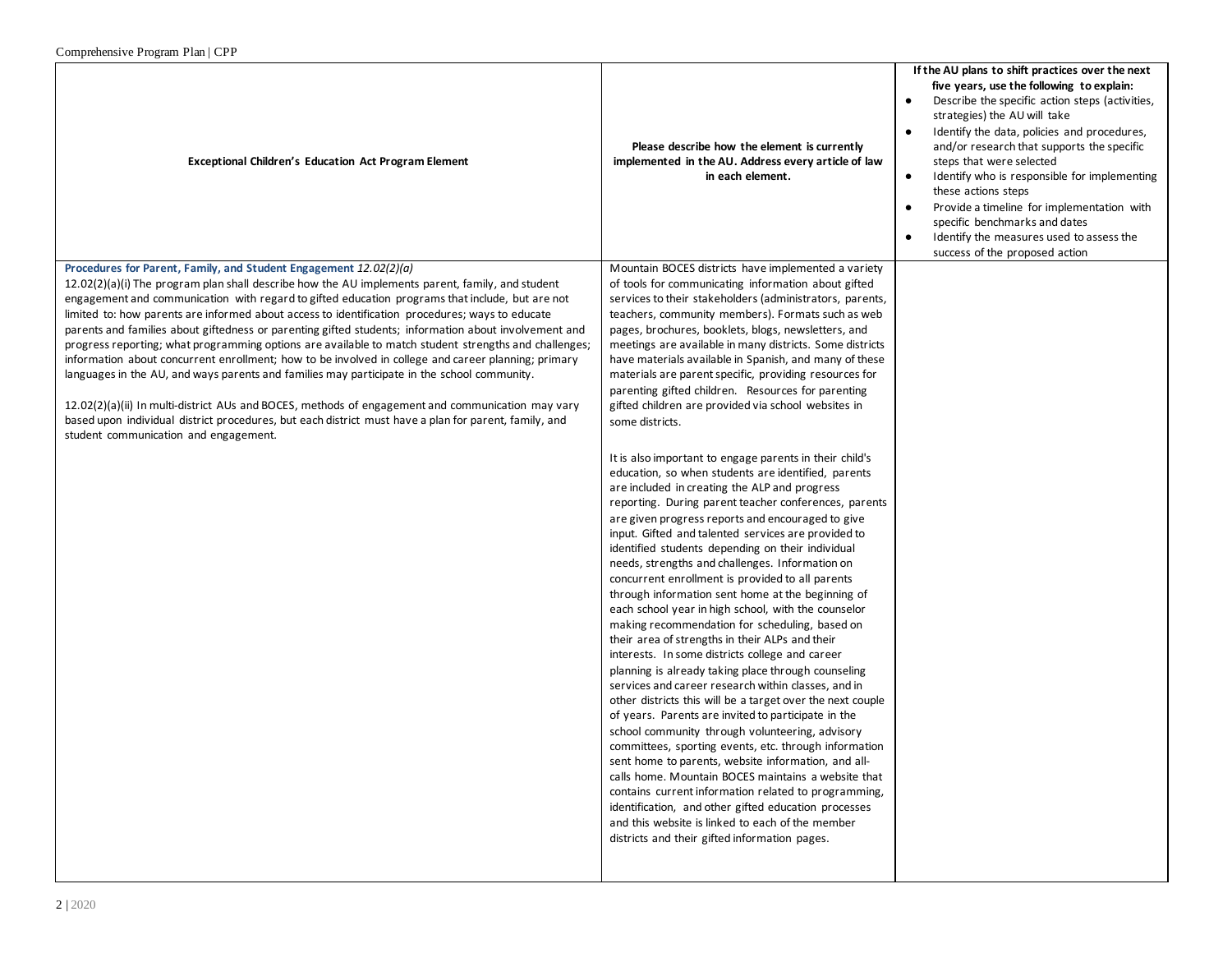#### **Definition of "Gifted Student"** *12.02(2)(b)*

12.02(2)(b) The program plan shall include a written definition that is the same as or substantially similar to the definition of "gifted student" specified in section 12.01(16) of these Rules. This definition shall serve as the basis for the implementation of all other program plan elements described below.

Those persons between the ages of four and twentyone whose aptitude or competence in abilities, talents, and potential for accomplishment in one or more domains are so exceptional or developmentally advanced that they require special provisions to meet their educational programming needs. Gifted children are hereafter referred to as gifted students. Children under five who are gifted may also be provided with early childhood special educational services. Gifted students include gifted students with disabilities (i.e. twice exceptional) and students with exceptional abilities or potential from all socio-economic, ethnic, and cultural populations. Gifted students are capable of high performance, exceptional production, or exceptional learning behavior by virtue of any or a combination of these **areas of giftedness:**

- General or specific intellectual ability
- Specific academic aptitude
- Creative or productive thinking
- Leadership abilities
- Visual arts, performing arts, musical or psychomotor abilities 12.01(16)

Gifted students include gifted students with disabilities (i.e. twice exceptional) and students with exceptional abilities or potential from all socioeconomic and ethnic, cultural populations.

The Mountain BOCES districts use this definition as the foundation and guidance for all parts of the identification process and programming.

| Identification Procedures 12.02(2)(c)                    |  |
|----------------------------------------------------------|--|
| 天地 지수는 지수가 있는 것이 아니라 지수는 어디에 대해서 사람들이 어디에 대해서 그 사람들이 있다. |  |

The program plan shall describe the assessment process used by the AU for identifying students who meet the definition specified in section 12.01(16) and for identifying the educational needs of gifted students. The assessment process shall recognize a student's exceptional abilities or potential, interests, and needs in order to guide student instruction and individualized planning and programming. In traditionally underrepresented student groups and visual/music/performing arts student groups or talent pools, identification may require the collection of student information over time, using additional data points from a response to intervention approach, or additional assessment. The AU identification procedures shall include, but need not be limited to:

 $12.02(2)(c)(i)$  A method(s) to ensure equal and equitable access for all students. The program plan shall describe the efforts that the AU will make to identify gifted students from all populations, including preschool (if applicable) through twelfth grade students, minority students, economically diverse students, culturally diverse students, students with limited English proficiency and children with disabilities;

All Mountain BOCES districts are implementing the current gifted identification procedures in Colorado (http://www.cde.state.co.us/gt/giftedidentification), which will ensure portability throughout the state. All districts have a process in place for identification in the academic areas and talent areas. The process focuses on research-based assessment practices to ensure multiple pathways to identification. One assessment will not eliminate a child from being identified, as a quantitative and qualitative body of evidence of is used for ID purposes. Multiple assessments are used that measure diverse abilities, talents, and strengths that are based on current theories, models, and research, and the area of which

the referring person is focusing. All districts are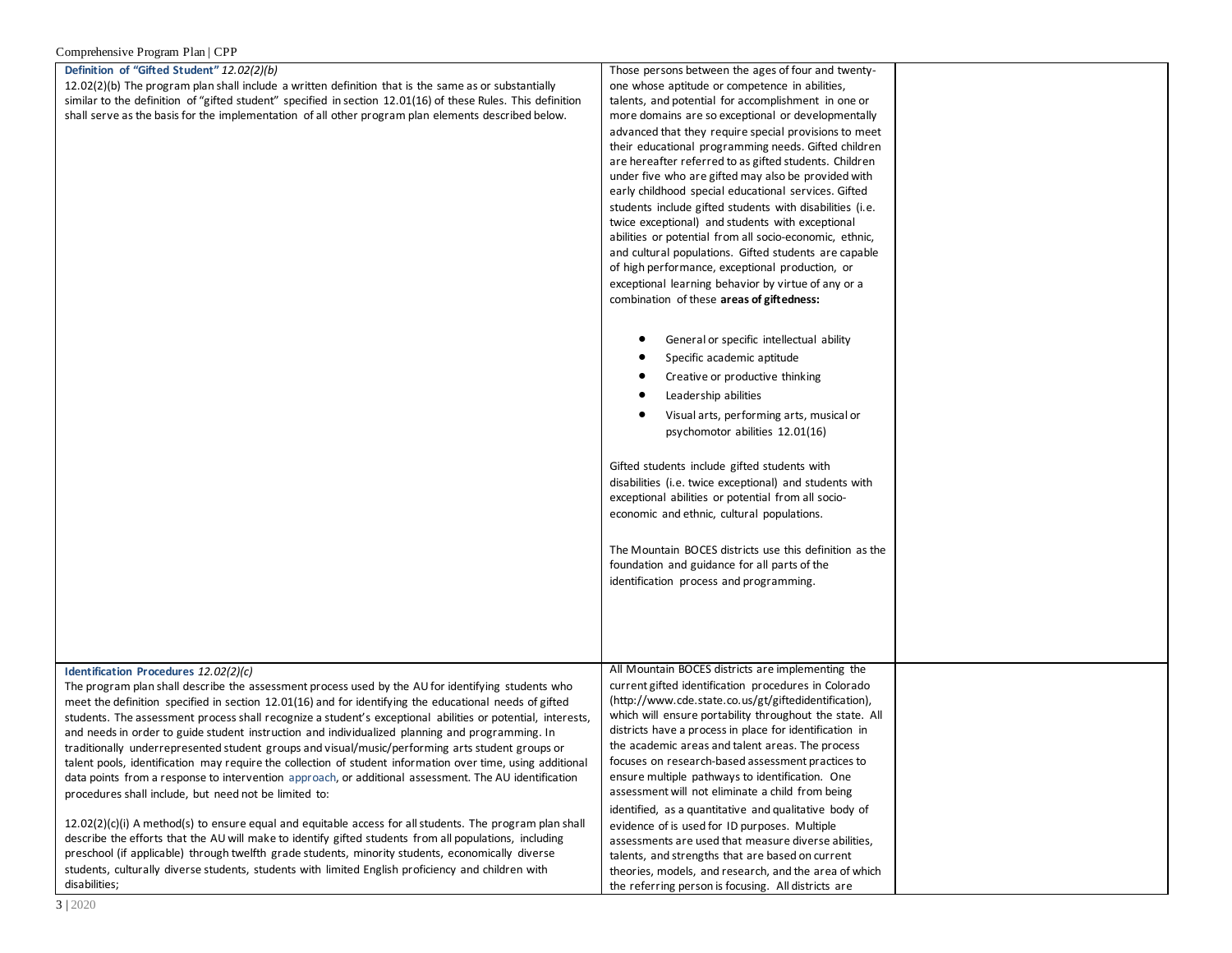12.02(2)(c)(ii) Referral procedures that seek referrals from a variety of sources, and screening procedures used for conducting identification assessment. Every AU is strongly encouraged to include optional universal screening in identification procedures;

12.02(2)(c)(iii) A time line of no more than 30 school days after a referral to determine whether a student will continue with formal identification assessment, or will receive talent pool designation;

12.02(2)(c)(iv) Implementation of assessments that align with the purpose of identifying exceptionality in the categories of giftedness, and in traditionally underrepresented populations. The AU may choose local assessment tools from the Department's chart of common and varied assessment tools used in identification;

 $12.02(2)(c)(v)$  Collection of data for a body of evidence that includes, but is not limited to: assessment results from multiple sources and multiple types of data (i.e. qualitative and quantitative data about achievement, cognitive ability, performance, parent and teacher input, motivation and observations of gifted characteristics/behaviors). The body of evidence contains data to identify the strength area defined in the definition of gifted children and determine appropriate programming services. These same categories are used in data collection and for developing the ALP;

12.02(2)(c)(vi) A review team procedure; and that includes at least one person trained or endorsed in gifted identification and programming;

12.02(2)(c)(vii) A review team procedure for determining identification or a talent pool designation from a body of evidence and for developing individualized ALPs for identified students. When only cognitive ability assessment data meets criteria in a body of evidence, the review team may determine that the student is identified with general or specific intellectual ability. This identification meets the condition of portability.

12.02(2)(c)(viii) A determination letter for parents and school files describing the decision of the review team, and area(s) of giftedness if the student is found to have exceptional abilities; and

 $12.02(2)(c)(ix)$  A communication procedure by which parents are made aware of the identification assessment process for their student, understand the results of the determination, and engage in the development and review of the student's ALP.

implementing universal screening in at least one grade K-2, and some are also screening in grade six. All districts are using the 95th percentile or above as the criteria on the quantitative data. If a performance evaluation is being used in the body of evidence for identification, it must be by a team of experts in the field. Qualitative data is also commonly used to build a learner profile for the purpose of developing appropriate programming options. The identification guidebook is posted on the Mountain BOCES website.

Before assessing an individual student (not universal screening), parents are notified and must sign a Permission to Test document, giving the district permission to review/test. After the data is collected, the districts review the data with teams consisting of teachers, an administrator, and a person trained in gifted education. Parents are included in the procedure when appropriate, with the goal of completing the process in 30 days or less. A determination letter to parents and for the student file, is prepared describing the decision of the review team. When students are identified, ALPs are created and communicated to parents, with annual reviews. No single assessment will eliminate a student from being identified. When a body of evidence is not available, a student may be put on a watch list for further consideration, may be referred for special education assessment, or receive a talent pool designation.

When students move between Colorado districts, appropriate transport of file, including body of evidence and ALP, will be followed to ensure credibility and confidentiality. If the body of evidence that shows how a student was identified is incomplete, the receiving district should consult with the former district and parents of student, to get the complete file. If the file is not complete, the receiving district may decide to reevaluate. The body of evidence must be provided to ensure portability. When a GT student transfers to a new Colorado district, review of the student's ALP will take place within 45 days of enrollment and parents will be contacted within 60 days.

**Criteria for Determining Exceptional Ability (Giftedness) or Talent Pool 12.02(2)(d)** See above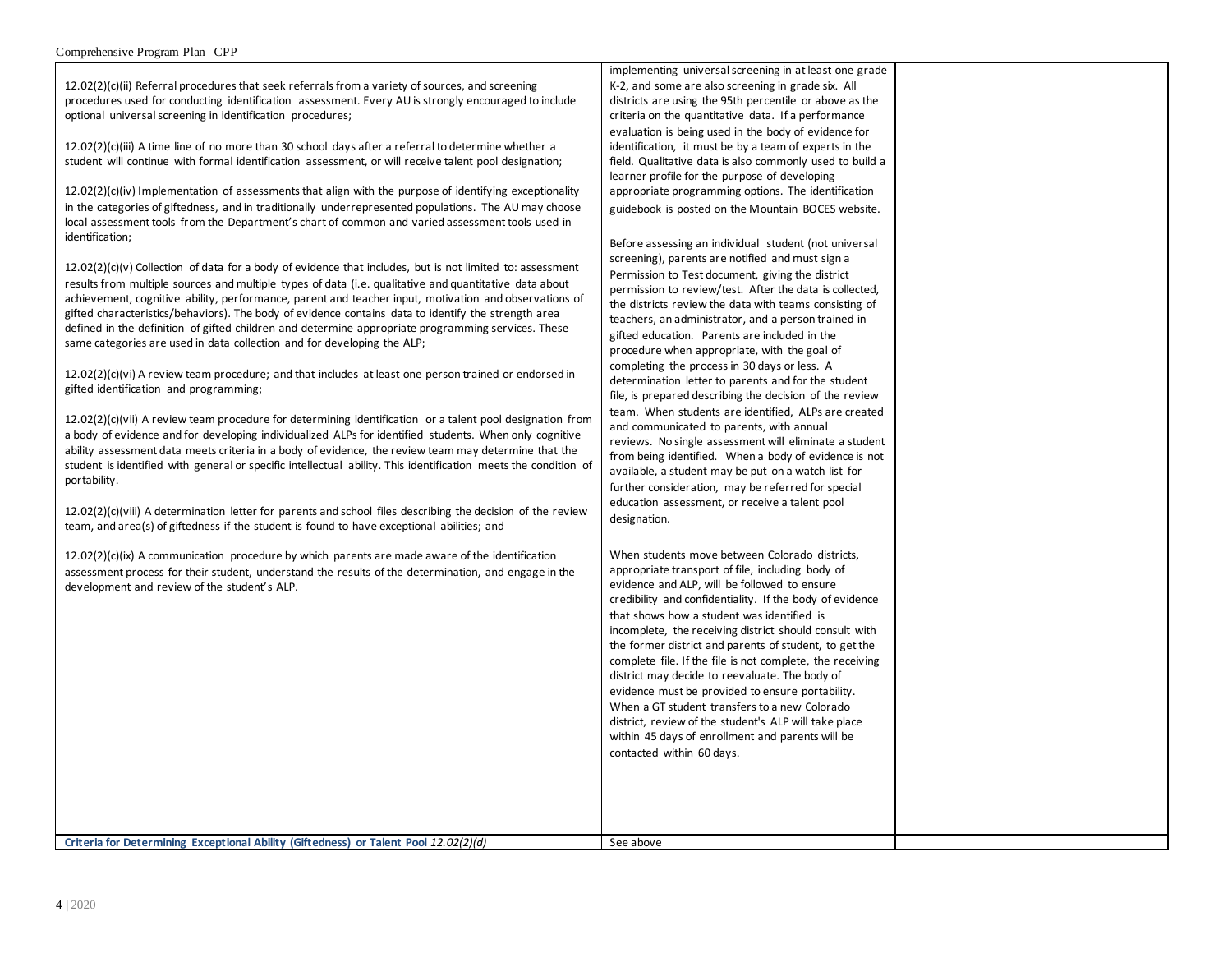| $12.02(2)(d)(i)$ For each category of giftedness defined in 12.01(16), criteria for exceptional ability means:   |                                                                                                           |  |
|------------------------------------------------------------------------------------------------------------------|-----------------------------------------------------------------------------------------------------------|--|
| 95 percentile or above on a standardized nationally normed test or observation tool, or a rating on a            |                                                                                                           |  |
| performance assessment that indicates exceptionality/distinguished compared to age mates.                        |                                                                                                           |  |
|                                                                                                                  |                                                                                                           |  |
| 12.02(2)(d)(ii) Not meeting criteria on a single assessment tool shall not prevent further data collection       |                                                                                                           |  |
|                                                                                                                  |                                                                                                           |  |
| or consideration for identification, if other indicators suggest exceptional potential as observed in a          |                                                                                                           |  |
| body of evidence.                                                                                                |                                                                                                           |  |
|                                                                                                                  |                                                                                                           |  |
| $12.02(2)(d)(iii)$ Criteria for screening assessments is a score range less than the 95 percentile ranking or    |                                                                                                           |  |
|                                                                                                                  |                                                                                                           |  |
| results on observation/performance assessment tools as determined by the AU to determine referrals,              |                                                                                                           |  |
| further data collection and observation, and/or formation of student talent pools.                               |                                                                                                           |  |
| Identification Portability 12.02(2)(e)                                                                           | Students are screened annually in each district and                                                       |  |
| Identification portability shall be based upon AU implementation of statewide identification procedures          | those that do not qualify are put on a monitor list for                                                   |  |
| required in Section 12.02(2)(c) and use of criteria set for exceptionality in Section 12.02(2)(d) and            | potential identification in the future.                                                                   |  |
|                                                                                                                  |                                                                                                           |  |
| determination of a student's identification in one or more of the categories of giftedness as described in       |                                                                                                           |  |
| the state definition of gifted children in Section 12.01(16). Administrative units shall implement               |                                                                                                           |  |
| procedures for statewide portability of identification that include, but may not be limited to:                  |                                                                                                           |  |
|                                                                                                                  |                                                                                                           |  |
|                                                                                                                  |                                                                                                           |  |
| $12.02(2)(e)(i)$ A requirement that the sending school/district transfer the body of evidence for                |                                                                                                           |  |
| identification and the ALP with student records when the student moves from one district to another;             |                                                                                                           |  |
|                                                                                                                  |                                                                                                           |  |
| $12.02(2)(e)(ii)$ Review of the transferred student's ALP within 45 school days of start date to determine       |                                                                                                           |  |
| programming options and services that serve the identified area(s) according to the district and                 |                                                                                                           |  |
|                                                                                                                  |                                                                                                           |  |
| community resources of the receiving district;                                                                   |                                                                                                           |  |
|                                                                                                                  |                                                                                                           |  |
| $12.02(2)(e)(iii)$ If the receiving district finds the body of evidence to be incomplete, the receiving district |                                                                                                           |  |
| shall consult with, as practical, the former district, parents, and student and re-evaluate the                  |                                                                                                           |  |
| identification determination; and.                                                                               |                                                                                                           |  |
|                                                                                                                  |                                                                                                           |  |
|                                                                                                                  |                                                                                                           |  |
| $12.02(2)(e)(iv)$ Communication to parents within 60 school days of start date about how the new district        |                                                                                                           |  |
| will meet the needs outlined in the student's ALP                                                                |                                                                                                           |  |
|                                                                                                                  |                                                                                                           |  |
| Advanced Learning Plan Content 12.02(2)(f)                                                                       | All districts in the Mountain BOCES AU develop ALPs                                                       |  |
|                                                                                                                  |                                                                                                           |  |
| The AU shall develop an ALP for every gifted student according to the student's determined area(s) of            | for every gifted student, according to the student's                                                      |  |
| giftedness, interests, and instructional and affective needs. The ALP shall be considered in educational         |                                                                                                           |  |
|                                                                                                                  | strength area(s), interests, and instructional                                                            |  |
|                                                                                                                  |                                                                                                           |  |
| planning toward post-secondary readiness outcomes and decision-making concerning subsequent                      | needs. Many districts are housing their ALPs on Alpine                                                    |  |
| programming for that student and be used in the articulation/transition process, preschool (if                   | Achievement, which does include a student profile.                                                        |  |
| applicable) through grade 12. At the high school level ALPs may blend with the student's individualized          | Those districts using Alpine Achievement are                                                              |  |
| career and academic plan (ICAP) if all content of the ALP are inclusive in the ICAP which includes               | investigating new systems to implement as of Fall                                                         |  |
| achievement and affective goals. The ALP content shall include, but not be limited to:                           | 2021. Some districts are using School Runner to house                                                     |  |
|                                                                                                                  | their ALPs. Within the ALP, various components of the                                                     |  |
|                                                                                                                  |                                                                                                           |  |
| $12.02(2)(f)(i)$ A student profile described in a body of evidence. This profile shall be subject to the AU's    | child's education are described such as supplemental                                                      |  |
| student records confidentiality guidelines. The local AU determines periodic updates of the student              | curriculum, activities for enrichment, and specific                                                       |  |
| profile, especially in terms of interests, and/or demonstration of previously unidentified strengths;            | differentiation strategies that would help a teacher                                                      |  |
|                                                                                                                  | extend or expand the learning in order to reach the                                                       |  |
|                                                                                                                  |                                                                                                           |  |
| 12.02(2)(f)(ii) A working-document section of the ALP. This portion of the ALP records annual                    | learning goals. Affective needs are in place as part of                                                   |  |
| measurable, attainable achievement and affective goals and progress. Achievement goals are standards-            | the ALPs. The ALPs are reviewed annually with the                                                         |  |
| based statements in strength area(s). Additional achievement goals may be needed to address                      | goal of initiating a smooth transition to the next grade                                                  |  |
| documented achievement gaps or career interest. Affective goals reflect development of personal,                 | level. Student profiles are made a part of every                                                          |  |
| social, communication, leadership, and/or cultural competency;                                                   | identified student's cumulative file housed in each                                                       |  |
|                                                                                                                  |                                                                                                           |  |
|                                                                                                                  | school.                                                                                                   |  |
| $12.02(2)(f)(iii)$ Description or delineation of supplemental curriculum, activities, specific programs or       |                                                                                                           |  |
| coursework, specific strategies, and/or extended or expanded learning opportunities available in the AU          |                                                                                                           |  |
| that match a student's strength area(s) and support the goals;                                                   | The initial development of the ALPs includes input<br>from gifted resource personnel, classroom teachers, |  |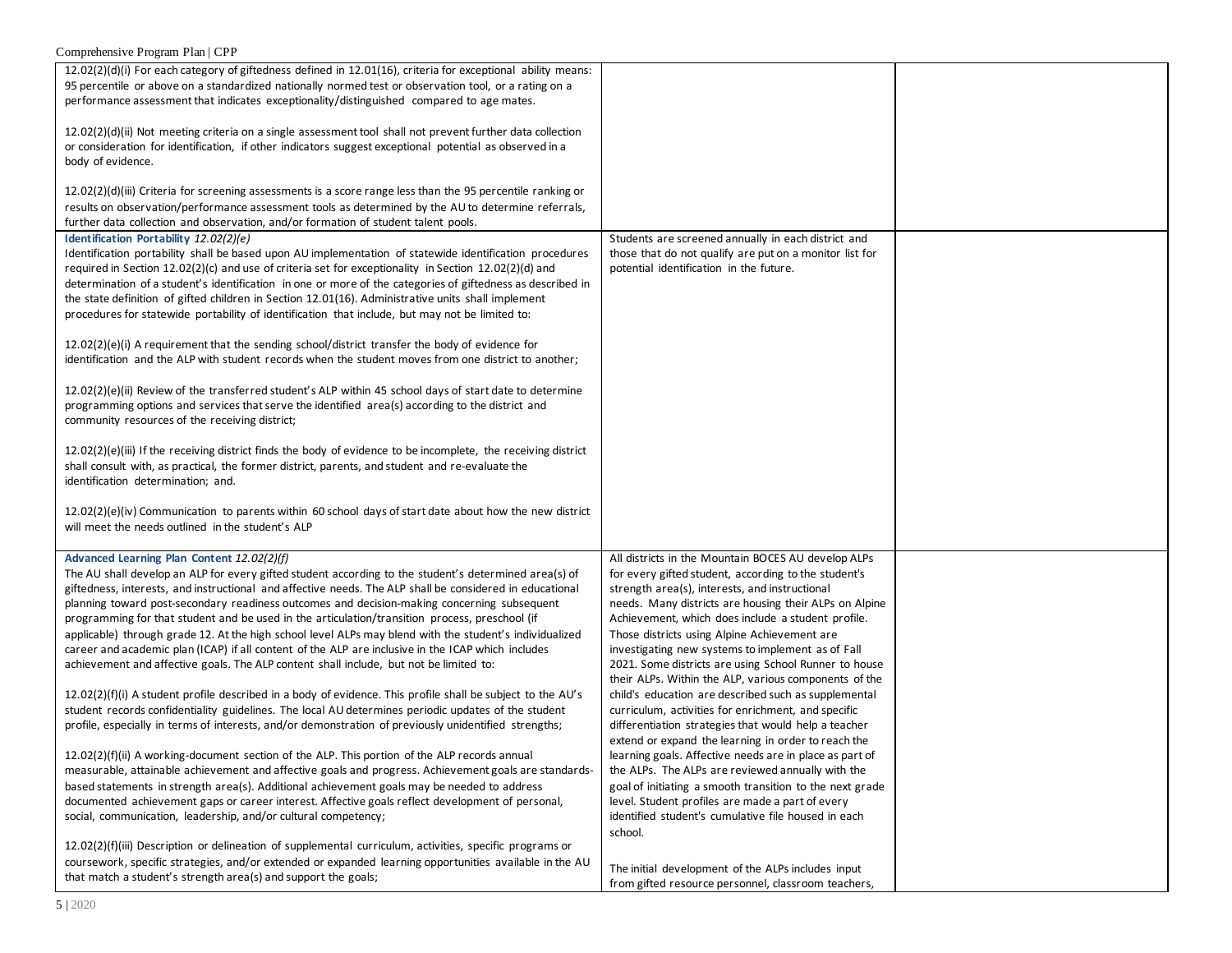| $12.02(2)(f)(iv)$ Progress reports that align with the AU's or member district's schedule for parent-<br>reporting and/or conferences about student progress. Adjustments to goals and programming options<br>may occur during any progress reporting period;<br>12.02(2)(f)(v) Personnel involved in ALP development, and in progress report meetings or conferences,<br>including, but not limited to classroom teacher(s), student, parents, gifted education staff or staff with<br>training in gifted education identification and programming, and support staff as appropriate. | the student and the parents, with a good faith effort<br>being made to include parents in the<br>process. Students write their own goals, with the<br>support of teachers and/or gifted personnel to make<br>the goals measurable, and to ensure curriculum<br>alignment in the classroom. After all coordination is<br>complete in writing the ALPs, teachers work with<br>students and give support to help them meet their<br>learning goals. Parents are made aware of the ALPs in<br>a variety of ways such as parent-teacher conferences,<br>copies sent home, phone calls, etc. Currently, most<br>high school ALPs include goals that align with post-<br>secondary plans. |  |
|----------------------------------------------------------------------------------------------------------------------------------------------------------------------------------------------------------------------------------------------------------------------------------------------------------------------------------------------------------------------------------------------------------------------------------------------------------------------------------------------------------------------------------------------------------------------------------------|------------------------------------------------------------------------------------------------------------------------------------------------------------------------------------------------------------------------------------------------------------------------------------------------------------------------------------------------------------------------------------------------------------------------------------------------------------------------------------------------------------------------------------------------------------------------------------------------------------------------------------------------------------------------------------|--|
| ALP Procedures and Responsibilities 12.02(2)(g)<br>12.02(2)(g)(ii) Personnel assigned with the responsibility for development and monitoring. At minimum                                                                                                                                                                                                                                                                                                                                                                                                                               | See above                                                                                                                                                                                                                                                                                                                                                                                                                                                                                                                                                                                                                                                                          |  |
| the student's parents and classroom teachers should be familiar with and support ALP goals, and/or                                                                                                                                                                                                                                                                                                                                                                                                                                                                                     |                                                                                                                                                                                                                                                                                                                                                                                                                                                                                                                                                                                                                                                                                    |  |
| write ALP measurable goals according to local procedures. Gifted education resource personnel may                                                                                                                                                                                                                                                                                                                                                                                                                                                                                      |                                                                                                                                                                                                                                                                                                                                                                                                                                                                                                                                                                                                                                                                                    |  |
| assist in the writing of goals, but may not be the sole custodian of the ALP. Goals are written and aligned                                                                                                                                                                                                                                                                                                                                                                                                                                                                            |                                                                                                                                                                                                                                                                                                                                                                                                                                                                                                                                                                                                                                                                                    |  |
| with classroom tiered instruction and expanded learning opportunities for supplemental or intensive<br>programming;                                                                                                                                                                                                                                                                                                                                                                                                                                                                    |                                                                                                                                                                                                                                                                                                                                                                                                                                                                                                                                                                                                                                                                                    |  |
|                                                                                                                                                                                                                                                                                                                                                                                                                                                                                                                                                                                        |                                                                                                                                                                                                                                                                                                                                                                                                                                                                                                                                                                                                                                                                                    |  |
| $12.02(2)(g)(iii)$ A method to develop student awareness and active participation in the ALP process;                                                                                                                                                                                                                                                                                                                                                                                                                                                                                  |                                                                                                                                                                                                                                                                                                                                                                                                                                                                                                                                                                                                                                                                                    |  |
| $12.02(2)(g)(iv)$ A process for management of ALPs within the cumulative file system including a<br>procedure for transferring ALPs between grade levels, school levels, and districts. It is highly encouraged<br>that ALPs are written by those working with the gifted student and that the ALP is an ongoing plan for<br>coursework, tiered instruction, and increasing performance in the student's area of strength. ALP goals<br>should be written or reviewed for current relevancy to teachers and students at the beginning of the<br>school year;                           |                                                                                                                                                                                                                                                                                                                                                                                                                                                                                                                                                                                                                                                                                    |  |
| $12.02(2)(g)(v)$ An ALP progress reporting timeline. The review of progress integrates with ongoing<br>conference or reporting periods of the district. It is highly encouraged that ALPs be student-led at the<br>secondary level; and                                                                                                                                                                                                                                                                                                                                                |                                                                                                                                                                                                                                                                                                                                                                                                                                                                                                                                                                                                                                                                                    |  |
| $12.02(2)(g)(vi)$ A system to show evidence of parent engagement and input in ALP development and in<br>the review of progress. Evidence may include, but is not limited to: signature, electronic signature or<br>checkbox of involvement, checklist, or other assurance supporting the student's growth. If after 3<br>documented attempts to contact the parents for signature, no parental signature is obtained, school<br>personnel shall continue with ALP implementation and continue to engage parents in the process.                                                        |                                                                                                                                                                                                                                                                                                                                                                                                                                                                                                                                                                                                                                                                                    |  |
| Programming $12.02(2)(h)$                                                                                                                                                                                                                                                                                                                                                                                                                                                                                                                                                              | Mountain BOCES districts provide a variety of                                                                                                                                                                                                                                                                                                                                                                                                                                                                                                                                                                                                                                      |  |
| $12.02(2)(h)(i)$ The program plan shall describe the programming components, options, and strategies                                                                                                                                                                                                                                                                                                                                                                                                                                                                                   | programming options for gifted students from grades                                                                                                                                                                                                                                                                                                                                                                                                                                                                                                                                                                                                                                |  |
| that will be implemented by the AU and schools to appropriately address the educational needs of                                                                                                                                                                                                                                                                                                                                                                                                                                                                                       | K-12. Some districts have dedicated FTE for gifted                                                                                                                                                                                                                                                                                                                                                                                                                                                                                                                                                                                                                                 |  |
| gifted students. Programming shall match the academic strengths and interests of the gifted student.                                                                                                                                                                                                                                                                                                                                                                                                                                                                                   | students and other districts have FTE that have part of                                                                                                                                                                                                                                                                                                                                                                                                                                                                                                                                                                                                                            |  |
| Other educational or affective needs shall be addressed according to the individual student's profile.                                                                                                                                                                                                                                                                                                                                                                                                                                                                                 | their day designated for gifted education. Structure                                                                                                                                                                                                                                                                                                                                                                                                                                                                                                                                                                                                                               |  |
| Programming components, options, and strategies shall include, but need not be limited to:                                                                                                                                                                                                                                                                                                                                                                                                                                                                                             | for gifted programming include pullout and push-in                                                                                                                                                                                                                                                                                                                                                                                                                                                                                                                                                                                                                                 |  |
| 12.02(2)(h)(i)(A) Alignment of the gifted student's assessment data and ALP goals to programming                                                                                                                                                                                                                                                                                                                                                                                                                                                                                       | (including co-teaching and coaching), enrichment<br>opportunities with diverse content options, after-                                                                                                                                                                                                                                                                                                                                                                                                                                                                                                                                                                             |  |
| options in the areas of giftedness;                                                                                                                                                                                                                                                                                                                                                                                                                                                                                                                                                    | school programming, summer enrichment, subject                                                                                                                                                                                                                                                                                                                                                                                                                                                                                                                                                                                                                                     |  |
|                                                                                                                                                                                                                                                                                                                                                                                                                                                                                                                                                                                        | acceleration in area of strength, contests and                                                                                                                                                                                                                                                                                                                                                                                                                                                                                                                                                                                                                                     |  |
| $12.02(2)(h)(i)(B)$ Structures or type of delivery by which gifted students are served at the different                                                                                                                                                                                                                                                                                                                                                                                                                                                                                | competitions, honors and AP courses, post-secondary                                                                                                                                                                                                                                                                                                                                                                                                                                                                                                                                                                                                                                |  |
| school levels (e.g., the general classroom, resource location, small instructional group, and/or pullout for                                                                                                                                                                                                                                                                                                                                                                                                                                                                           | courses, mentor programming, and concurrent                                                                                                                                                                                                                                                                                                                                                                                                                                                                                                                                                                                                                                        |  |
| direct and extended instruction aligned to strength area);                                                                                                                                                                                                                                                                                                                                                                                                                                                                                                                             | enrollment. Within the regular classroom various                                                                                                                                                                                                                                                                                                                                                                                                                                                                                                                                                                                                                                   |  |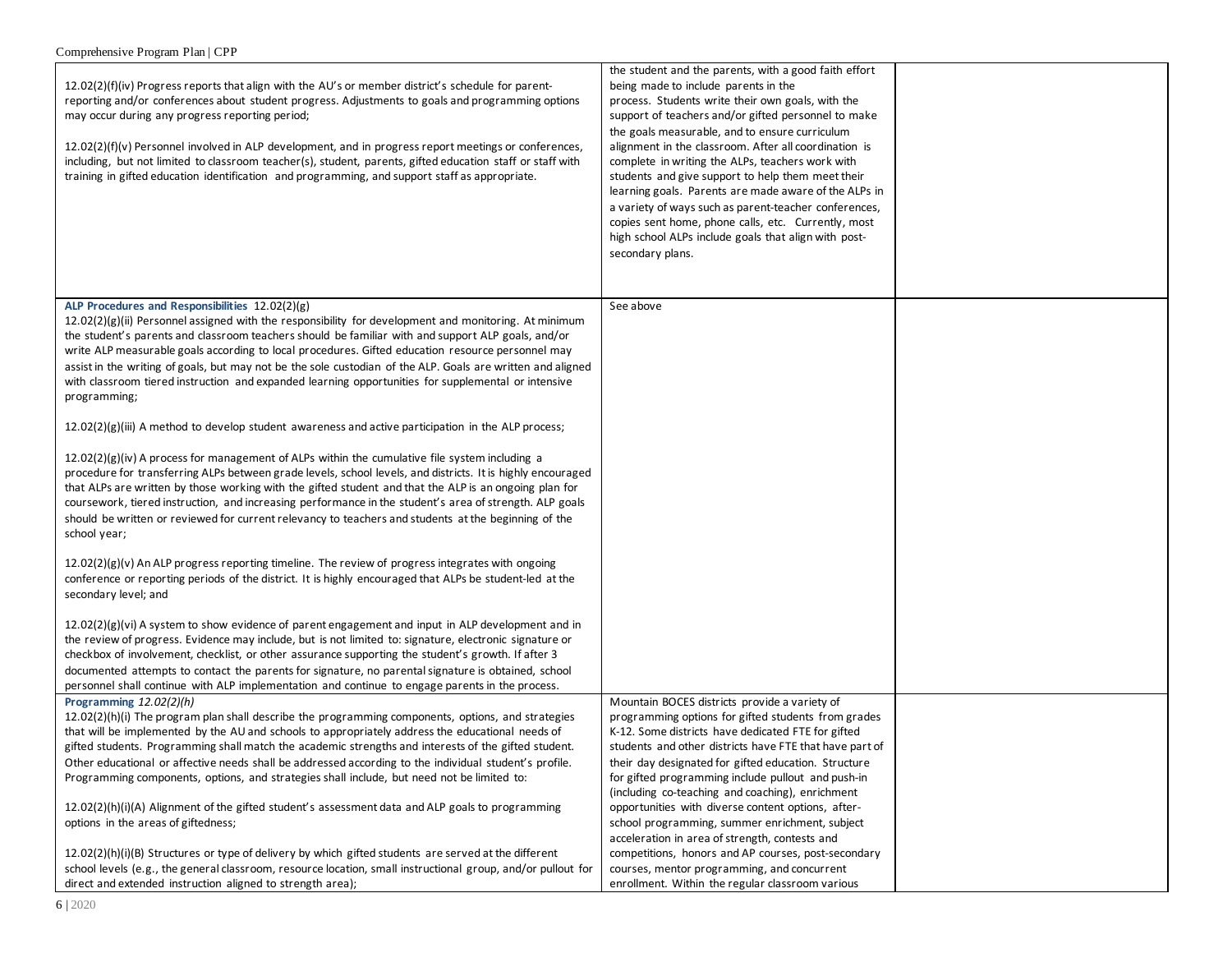## Comprehensive Program Plan | CPP

| 12.02(2)(h)(i)(C) Support in differentiated instruction and methods (e.g., acceleration, cluster grouping  | differentiation strategies are used such as flexible      |  |
|------------------------------------------------------------------------------------------------------------|-----------------------------------------------------------|--|
| and higher order thinking skills);                                                                         | grouping, curriculum compacting, cluster grouping,        |  |
|                                                                                                            | independent study, content acceleration, etc.             |  |
| 12.02(2)(h)(i)(D) Affective and guidance support systems (e.g., social skills training, early college and  | Differentiation is based on a students' area(s) of        |  |
| career planning);                                                                                          | strength, ALP goals, and/or is data driven.               |  |
|                                                                                                            |                                                           |  |
|                                                                                                            |                                                           |  |
| $12.02(2)(h)(i)(E)$ Diverse content options provided for gifted students in their areas of strength (e.g., | At the elementary level, common teaching techniques       |  |
| mentorship, Socratic seminars, advanced math, honors courses);                                             | are pull-out, push-in, enrichment within the              |  |
|                                                                                                            | classroom, flexible grouping, curriculum compacting,      |  |
| 12.02(2)(h)(i)(F) The means by which articulation for preschool (if applicable) through grade 12 is        | after-school programming and summer                       |  |
| planned and implemented;                                                                                   | enrichment. In the middle school students are offered     |  |
|                                                                                                            |                                                           |  |
| 12.02(2)(h)(i)(G) Pre-collegiate and/or pre-advanced placement support;                                    | enrichment opportunities within the classroom,            |  |
|                                                                                                            | flexible grouping, cluster grouping, after-school         |  |
|                                                                                                            | programming, summer enrichment, and content               |  |
| 12.02(2)(h)(i)(H) ALP development and reviews conducted through the collaborative efforts of the           | acceleration. The most common form of service in the      |  |
| teacher(s), other school personnel (as needed), parents and the student (as appropriate);                  | high school is flexible grouping, independent study,      |  |
|                                                                                                            | content acceleration, concurrent enrollment and AP        |  |
| $12.02(2)(h)(i)(l)$ Post-secondary options available to gifted students.                                   | level courses. All levels incorporate the student ALP     |  |
|                                                                                                            |                                                           |  |
| 12.02(2)(h)(i)(J) Concurrent enrollment opportunities, if indicated by a gifted child's ALP or ICAP. To be | goals into the learning experience.                       |  |
| considered in an ALP, the AU shall consider the student's need for appropriate concurrent enrollment,      |                                                           |  |
| available options, funding, and requirement for administrative approval.                                   | Underachievement is monitored through problem             |  |
|                                                                                                            | solving teams at the school level. Each year upon         |  |
|                                                                                                            | completion of a grade level, ALPs are reviewed and        |  |
| 12.02(2)(h)(ii) Students identified with exceptional ability require provisions to develop the areas of    |                                                           |  |
| strength over time. When underachievement and/or motivational issues are observed behaviors in a           | articulated to the next level of teaching staff, with the |  |
| gifted student, the ALP team, child study team, or review team shall problem solve in collaboration with   | opportunity for collaboration from present staff,         |  |
| the family, the student, and appropriate staff.                                                            | future staff, students, parents, counselors and gifted    |  |
|                                                                                                            | personnel. Affective guidance is provided by              |  |
|                                                                                                            | counselors, teachers, and gifted personnel. The goal of   |  |
|                                                                                                            | the ALP is to support the student to develop and          |  |
|                                                                                                            | achieve goals in their area(s) of strength, with          |  |
|                                                                                                            | interests and learning styles considered. ALPs will be    |  |
|                                                                                                            |                                                           |  |
|                                                                                                            | standards based, data driven and meet all ECEA            |  |
|                                                                                                            | requirements. Content options for students will           |  |
|                                                                                                            | become more diverse as Depth & Complexity becomes         |  |
|                                                                                                            | integrated throughout the districts.                      |  |
|                                                                                                            |                                                           |  |
|                                                                                                            |                                                           |  |
|                                                                                                            |                                                           |  |
| Evaluation and Accountability Procedures 12.02(2)(i)                                                       | Mountain BOCES utilizes HB 16-1440 Flexibility in UIP     |  |
| The comprehensive program plan shall describe the AU's procedures for evaluation and accountability        | Submission that is available to all schools, by           |  |
| including, but not limited to:                                                                             | submitting a UIP every other year when individual         |  |
|                                                                                                            | districts meet the required status. Each district in the  |  |
| $12.02(2)(i)(i)$ Unified improvement plan addendum methods by which gifted student performance is          | AU currently prepares their own UIP based on their        |  |
| monitored and measured for continual learning progress and how such methods align with the state           | local district data. Each district disaggregates their    |  |
| accreditation process (e.g., annual UIP gifted education addendum, multi-district/BOCES summary,           | achievement and growth data using various methods,        |  |
| intervention progress monitoring data sources, ALP goals, and performance, district, and/or state          | such as the reporting features in Alpine Achievement,     |  |
|                                                                                                            | etc. Data is analyzed based on the whole group, and       |  |
| assessment data). These methods include UIP elements such as annual gifted student performance             |                                                           |  |
| target(s) and an action plan to meet the target(s) and a timeline to report on progress toward targets;    | smaller groups of gender, ethnicity, ELL, special needs,  |  |
|                                                                                                            | and specific areas of gifted. When the numbers are        |  |
| $12.02(2)(i)(ii)$ Methods by which student affective growth is monitored and measured for continual        | below the "n", districts look at individual students for  |  |
| development (e.g., rubrics for personal journals and anecdotal data, student surveys, demonstration of     | evidence of growth, without reporting this to the         |  |
| self-advocacy, and student career and/or college plans);                                                   |                                                           |  |
|                                                                                                            | public.                                                   |  |
|                                                                                                            |                                                           |  |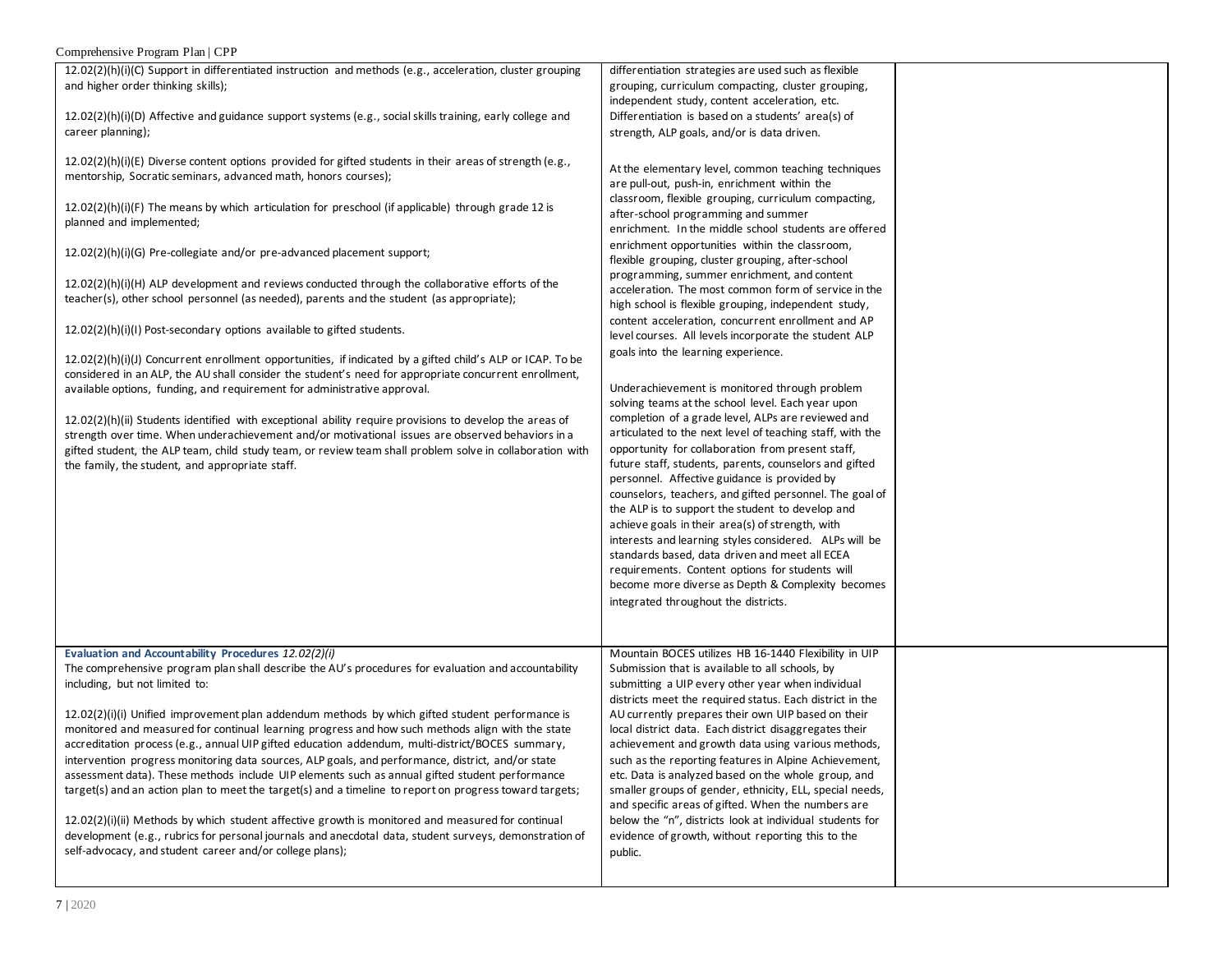# Comprehensive Program Plan | CPP

| 12.02(2)(i)(iii) Methods for ensuring that gifted student performance (achievement and growth) and          | Gifted program self-evaluation is unique in each         |  |
|-------------------------------------------------------------------------------------------------------------|----------------------------------------------------------|--|
| reporting are consistent with state accreditation and accountability requirements (i.e., disaggregation of  | district and can includes surveys to parents, staff, and |  |
| state assessment data for gifted students, identification of discrepancies in the data, goal setting and    | students, and gifted education team discussions on       |  |
| demonstration of achievement and growth); and                                                               |                                                          |  |
|                                                                                                             | improvement. Reporting to stakeholders also varies       |  |
|                                                                                                             | but can include information published on websites,       |  |
| $12.02(2)(i)(iv)$ Methods for self-evaluation of the gifted program including a schedule for periodic       | newspapers, and reports to individual school boards.     |  |
| feedback and review (e.g., review of gifted policy, goals, identification process, programming              | Affective growth is measured with interviews during      |  |
| components, personnel, budget and reporting practices, and the impact of gifted programming on              | the ALP updating process. Many districts are in the      |  |
|                                                                                                             |                                                          |  |
| student achievement and progress); and                                                                      | process of identifying strategies and instruments for    |  |
|                                                                                                             | progress monitoring of affective goals.                  |  |
| $12.02(2)(i)(v)$ Methods by which parents, educators, and other required persons are informed about the     |                                                          |  |
| methods described in 12.02(2)(i)(i-iv) above.                                                               |                                                          |  |
|                                                                                                             |                                                          |  |
| Personnel 12.02(2)(j)                                                                                       | All of the districts provide at least one gifted         |  |
|                                                                                                             | education director, coordinator, and/or teacher to       |  |
| $12.02(2)(j)(i)$ The program plan shall describe the personnel who provide instruction, counseling,         |                                                          |  |
| coordination and other programming for gifted students. Personnel shall be knowledgeable in the             | facilitate gifted programming. All of these positions    |  |
| characteristics, differentiated instructional methods and competencies in the special education of gifted   | are part time and include other responsibilities as well |  |
| students. Qualified personnel with endorsement or an advanced degree in gifted education are                | as gifted education programming and services. Many       |  |
| preferred in specific programs and classrooms consisting of mainly gifted students. Beginning with the      | districts have committed personnel to provide            |  |
|                                                                                                             |                                                          |  |
| 2010-2011 school year, every AU shall employ or contract with a person who is responsible for:              | leadership, staff development, and resources to the      |  |
|                                                                                                             | teachers of gifted education students in each building.  |  |
| 12.02(2)(j)(i)(A) Management of the program plan;                                                           | In specific districts, professional development and      |  |
|                                                                                                             | coaching are provided. In some districts,                |  |
|                                                                                                             |                                                          |  |
| 12.02(2)(j)(i)(B) Professional development activities, the purposes of which are:                           | administrators evaluate teachers on their use of         |  |
|                                                                                                             | specific differentiation techniques that address gifted  |  |
| $12.02(2)(j)(i)(B)(I)$ To improve and enhance the skills, knowledge and expertise of teachers and other     | learner needs. Paraprofessionals are not funded with     |  |
| personnel who provide instruction and other supportive services to gifted students; and                     | gifted grant funds and are not the sole instruction      |  |
|                                                                                                             |                                                          |  |
|                                                                                                             | providers for GT students, in any member district.       |  |
| $12.02(2)(j)(i)(B)(11)$ To increase, to the extent practicable, the number of qualified personnel providing |                                                          |  |
| instruction to gifted students.                                                                             | Mountain BOCES provides a .06 (15 days per school        |  |
|                                                                                                             |                                                          |  |
| $12.02(2)(j)(ii)$ The AU shall make good faith effort to hire and retain on at least a halftime basis one   | year) Gifted Education Director who oversees the         |  |
| qualified person to administer and monitor the implementation of the AU's gifted program.                   | gifted education program and services including the      |  |
|                                                                                                             | AU Comprehensive Program Plan and the provision of       |  |
|                                                                                                             | support for district GT leaders and coordinators         |  |
| 12.02(2)(j)(iii) Administrative units should consider employing sufficient personnel for ALP writing and    |                                                          |  |
| monitoring, and differentiated instruction for gifted students.                                             | through regular meetings and communication. Other        |  |
|                                                                                                             | professional development is provided for districts       |  |
|                                                                                                             | through the NW PD network coordinated by the CDE         |  |
| $12.02(2)(j)(iv)$ Administrative units should collaborate with universities and colleges for the            | GERC (gifted education resource consultant). All         |  |
| development of qualified personnel.                                                                         | districts are regularly invited to participate in this   |  |
|                                                                                                             | professional development network. Some districts         |  |
| $12.02(2)(j)(v)$ Personnel responsible for the instruction and learning of gifted students in core academic |                                                          |  |
| areas must meet the requirements under federal law for highly qualified teachers.                           | access professional development from CAGT                |  |
|                                                                                                             | (Colorado Association of Gifted and Talented) and        |  |
|                                                                                                             | CDE.                                                     |  |
| 12.02(2)(j)(vi) Paraprofessionals may serve in supportive roles, but may not be the sole instructional      |                                                          |  |
| provider, nor may such paraprofessionals be funded using state gifted education funds.                      |                                                          |  |
|                                                                                                             |                                                          |  |
| 12.02(2)(j)(vii) The program plan shall also indicate the content of and means by which the AU supports     |                                                          |  |
|                                                                                                             |                                                          |  |
| the acquisition and/or improvement of the knowledge and competencies of personnel through                   |                                                          |  |
| appropriate professional development relating to the instruction, programming and counseling for            |                                                          |  |
| gifted students. (e.g., induction and in-service programs, job-embedded training and coaching, gifted       |                                                          |  |
| education workshops or institutes and college coursework). Key topics should include, but need not be       |                                                          |  |
|                                                                                                             |                                                          |  |
| limited to, gifted characteristics and myths, differentiated instruction, affective needs, counseling,      |                                                          |  |
| content instructional options and advanced curricular strategies (e.g., higher order thinking strategies).  |                                                          |  |
| Budget 12.02(2)(k)                                                                                          | An annual budget plan (proposed budget) is               |  |
|                                                                                                             | submitted to the state by the Mtn. BOCES which           |  |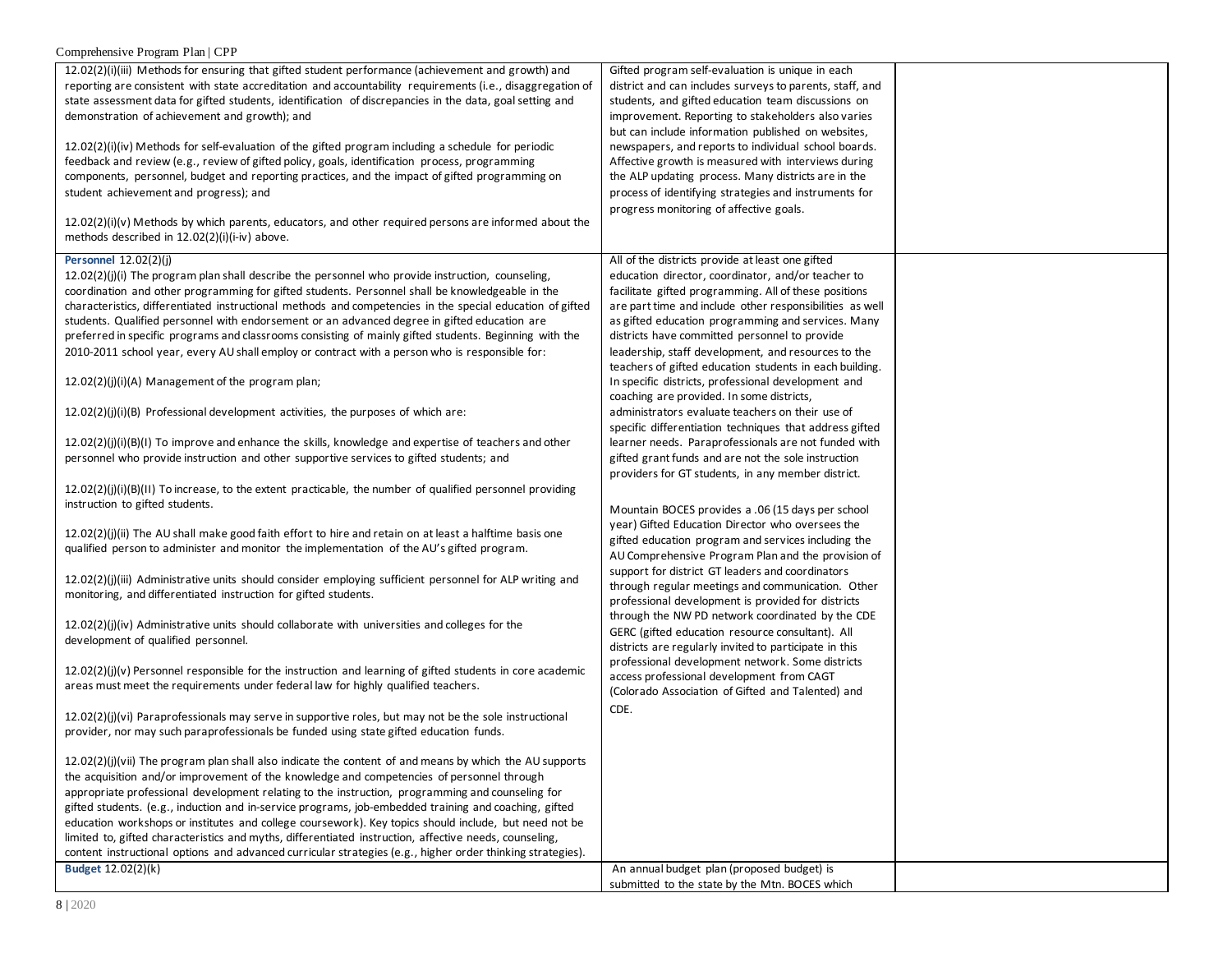# Comprehensive Program Plan | CPP

| $12.02(2)(k)(i)$ The AU shall include in the annual plan a budget for gifted education which reflects the<br>collaborative efforts of the AU and cost of implementing the program elements and the student goals<br>stated in the annual comprehensive program plan. The budget shall detail the funding committed by the<br>AU and funding requested from the Department. Funding committed by the AU shall be an amount<br>determined by the AU to contribute towards the AU's gifted student education program described in<br>the AU's program plan. Funds requested from the Department may be used for:<br>12.02(2)(k)(i)(A) Salaries for appropriately licensed and endorsed personnel primarily serving gifted<br>students (e.g., gifted education directors, coordinators, resource teachers, counselors and teachers of<br>gifted classrooms); | reflects state funding and individual district<br>contributions to gifted education. Mtn. BOCES "flows<br>through" the funds to individual districts. The districts<br>then decide how to best leverage the funds to meet<br>the needs of identified students in their district. They<br>provide documentation to Mtn. BOCES annually on<br>how funds were used. The funds are utilized for<br>allowable expenses such stipends or salaries for gifted<br>education personnel, professional development<br>opportunities, materials to support the education of<br>gifted students, testing and screening materials, some |  |
|----------------------------------------------------------------------------------------------------------------------------------------------------------------------------------------------------------------------------------------------------------------------------------------------------------------------------------------------------------------------------------------------------------------------------------------------------------------------------------------------------------------------------------------------------------------------------------------------------------------------------------------------------------------------------------------------------------------------------------------------------------------------------------------------------------------------------------------------------------|---------------------------------------------------------------------------------------------------------------------------------------------------------------------------------------------------------------------------------------------------------------------------------------------------------------------------------------------------------------------------------------------------------------------------------------------------------------------------------------------------------------------------------------------------------------------------------------------------------------------------|--|
| $12.02(2)(k)(i)(B)$ Professional development and training relating to gifted education;                                                                                                                                                                                                                                                                                                                                                                                                                                                                                                                                                                                                                                                                                                                                                                  | technology, and other items as appropriate                                                                                                                                                                                                                                                                                                                                                                                                                                                                                                                                                                                |  |
| $12.02(2)(k)(i)(C)$ Programming options and school counseling or affective guidance specific to gifted<br>students and their ALPs;                                                                                                                                                                                                                                                                                                                                                                                                                                                                                                                                                                                                                                                                                                                       |                                                                                                                                                                                                                                                                                                                                                                                                                                                                                                                                                                                                                           |  |
| $12.02(2)(k)(i)(D)$ Materials used in instructional programming for gifted education; and                                                                                                                                                                                                                                                                                                                                                                                                                                                                                                                                                                                                                                                                                                                                                                |                                                                                                                                                                                                                                                                                                                                                                                                                                                                                                                                                                                                                           |  |
| $12.02(2)(k)(i)(E)$ Administrative costs (classified or grant fiscal staff), technology, and equipment<br>necessary for the education of gifted students up to ten percent for any one of these limited<br>expenditures, and, not to collectively exceed twenty percent of the total amount requested from the<br>Department.                                                                                                                                                                                                                                                                                                                                                                                                                                                                                                                            |                                                                                                                                                                                                                                                                                                                                                                                                                                                                                                                                                                                                                           |  |
| $12.02(2)(k)(ii)$ Administrative units may contract with other AUs to establish and maintain gifted student<br>programs (e.g., art, music, online coursework, and counseling) for the education of gifted children,<br>sharing costs of student programing in accordance with terms of a contract. This action is optional based<br>upon available AU resources, and subject to AU discretion. An AU with less than six children who need a<br>particular program may purchase services from one or more AUs that provide the appropriate gifted<br>education program for individual or groups of gifted students. Gifted education personnel in these AUs<br>shall collaborate on the content and monitoring of such contracts.                                                                                                                         |                                                                                                                                                                                                                                                                                                                                                                                                                                                                                                                                                                                                                           |  |
| Record Keeping 12.05(1)<br>Financial records shall be kept in accordance with generally accepted principles of governmental<br>accounting. Recommended accounting principles are listed in the Financial Policies and Procedures<br>Handbook.                                                                                                                                                                                                                                                                                                                                                                                                                                                                                                                                                                                                            | You may simply check "yes" if you follow these<br>procedures. If you do not, please explain.<br>⊠ Yes                                                                                                                                                                                                                                                                                                                                                                                                                                                                                                                     |  |
| 12.05(2) Inventory<br>An inventory shall be maintained of all equipment for which funding was received. These records shall<br>be maintained throughout the useful life of the equipment.                                                                                                                                                                                                                                                                                                                                                                                                                                                                                                                                                                                                                                                                |                                                                                                                                                                                                                                                                                                                                                                                                                                                                                                                                                                                                                           |  |
| 12.05(3) Student Education Records<br>The ALP documents shall be part of the student's cumulative education record.                                                                                                                                                                                                                                                                                                                                                                                                                                                                                                                                                                                                                                                                                                                                      |                                                                                                                                                                                                                                                                                                                                                                                                                                                                                                                                                                                                                           |  |
| 12.05(4) Confidentiality of Student Education Records<br>Individually identifiable records of students referred, assessed, evaluated, and/or served through<br>programming for gifted and talented students in any AU shall be held to be confidential and protected<br>in accordance with applicable federal and state laws and regulations. Student records that are collected<br>and/or stored electronically shall be held to current state law and FERPA regulations governing the<br>protection of personally identifiable information and the privacy interests of students.<br>12.05(5) Maintenance and Destruction of Student Education Records<br>Gifted student education records and ALPs shall be maintained, retained and destroyed consistent with                                                                                        |                                                                                                                                                                                                                                                                                                                                                                                                                                                                                                                                                                                                                           |  |
| the ongoing system of student record keeping established in the AU, including its member districts or<br>the Charter School Institute for student records, preschool (if applicable) through grade 12.                                                                                                                                                                                                                                                                                                                                                                                                                                                                                                                                                                                                                                                   |                                                                                                                                                                                                                                                                                                                                                                                                                                                                                                                                                                                                                           |  |